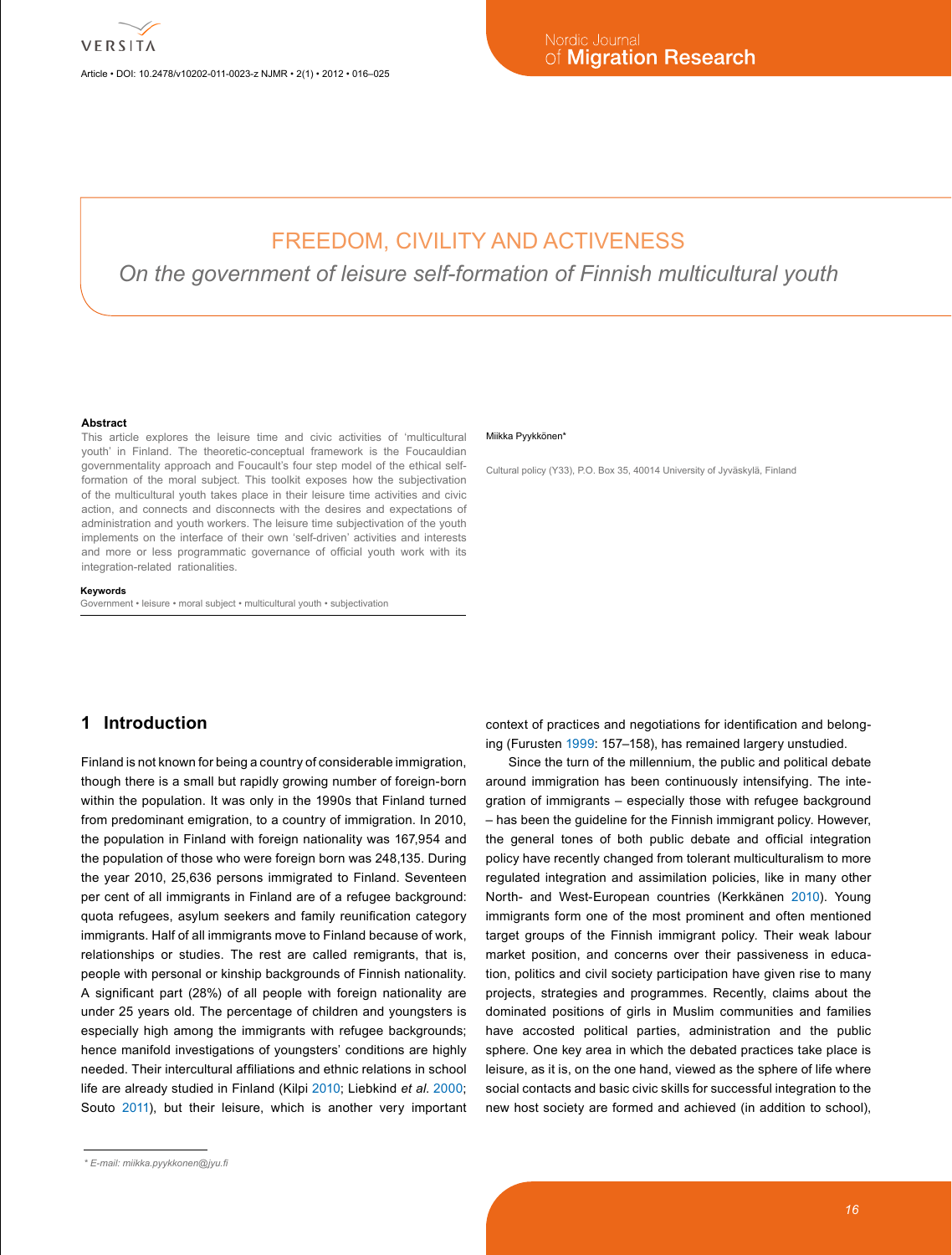and on the other hand, as the sphere of continuity of cultural traditions (Kim *et al.* [2002](#page-9-4)).

The significance of leisure as an 'integration assemblage' is mirrored also through the administrative emphasis placed on it. Youth work in Finnish policy-making is ultimately organised by the Ministry of Education and Culture and its department for cultural, sport and youth policy. On the municipal level, youth affairs are principally taken care of by the culture and/or education departments, and sometimes the youth sections working under them. Public organisations offer financing and services for youth and youth organisations, and organise national, regional or local programmes. In the case of immigrant youth, the local departments of health and social affairs and the regional Centres for Economic Development, Transport and the Environment are also among prominent public players as they plan, finance and facilitate emerging of many projects. Civil society youth organisations and associations have traditionally held important positions in the Finnish youth policy. Their role has been even more emphasised during the last ten years after the administration has outsourced its services to these organisations. In the context of immigration and multiculturalism, these organisations organise education, work training and a variety of leisure services. In addition to these, immigrant associations are also gaining more credibility and administrative recognition in organising services and activities for youngsters with immigration background (Pyykkönen 2007).

The manifold cultural backgrounds, identities, desires and expectations of the multicultural youth (from now on referred to as MCY)<sup>[1](#page-7-0)</sup> and expectations, services and activities of both public and civic youth work actors form an intersectional field which I have reported in this article. I approach this field from the perspective of power, particularly modern, somewhat, liberal government, which mainly consists of the 'soft conduction' of the personal self-conduction of people, here namely the MCY. This kind of Foucauldian approach to the modern government of the self (Dean [1999](#page-8-0); Foucault [1982](#page-8-1), [2002](#page-8-2): 298–325, [2007;](#page-8-3) Rose [1989](#page-9-5), [1999](#page-9-6)) is rarely used in the study of immigrant youngsters, or youngsters and leisure on the whole. Leisure or *free* time is understood as a context in which the autonomy and freedom of the individual are at the highest point. This article deconstructs this view by studying how this autonomy and freedom are partially conducted modifiers, i.e. they include external steering, expectations and interests.

To meet the expectations of the Foucauldian approach it is important to not only study the external expectations, regulation and conduction of MCY's leisure, but also to witness what young people's own acts and ideas of leisure are, and how they resonate with the external conduction. The empirics of this article are based on the data<sup>[2](#page-8-4)</sup> which was collected and analysed during two research projects: first of which was a project called 'Immigrant youth and their civic participation' (2004–2006), and, second, the project 'Changing Civil Society: Multiculturalism, Young People and the Finnish Civic Culture' (2008–2010).

Next I will introduce my theoretical approach. Then I move into the data analysis: first, I detail the questionnaire and interviews carried out among the MCY, and then the data collected from the youth work professionals and civic organisations. Then, I summarise the results of the data analysis by using Michel Foucault's [\(1984:](#page-8-5) 26–28) four aspect model of moral-subject's practices of the self as an interpretative tool to show how the MCY's leisure ethos formulate in the interface of external and self-conduct. Finally the conclusion being made is that leisure time is an important context for both eligible and integrative self-conduct, as well as more non-regulated 'counter conduct' of the culturally different youths.

## **2 Freedom, government and subjectivity**

My theoretical framework, which connects government and freedom, is based fundamentally on the Foucauldian notion of governmentality. According to Foucault, govermentality denotes "the ensemble formed by the institutions, procedures, analyses, and reflections, the calculations and tactics that allow the exercise of this very specific albeit complex form of power, which has as its target a population; as its principal form of knowledge, political economy and as its essential technical means, apparatuses of security" (Foucault [1991:](#page-8-6) 102). What is important for the modern governmentality is not only the governance and conduct of other people or groups through various techniques and their settings (technologies), but also the governance that people and groups, such as national and ethnic groups, practice among themselves; "this encounter between the technologies of domination of others and those of the self I call 'governmentality'" (Foucault [2000](#page-8-7): 225). The word 'government' here signifies a conduct of conduct (Dean [1999](#page-8-0): 11): the external conduct of peoples' and communities' selfconduct. As already mentioned, this does not usually work at the present time through the coercion of the body, mind and soul, but rather through persuasion and the presentation of some choices as better and more favourable to others.

This idea of government has its basis on Foucault's bi-dimensional understanding of the subjectivity (Foucault [1982](#page-8-1), [2005](#page-8-8)). Government shapes subjectivity externally in education, guidance, consultation, disciplining, norms, moral regulations, cultural patterns and so on, but these never transform one's behaviour and thinking as such, but an individual  $-$  or a community  $-$  translates them to one's own thinking and actions by proportioning them to previous thoughts and patterns of behaviour. This part of subject making is called the subjectivation. It is the area of one's ethical work on the self; more or less as systematic thoughts on the self in the world and how one should behave, and the actual ways of behaving towards oneself (see also Milchman & Rosenberg [2007](#page-9-7)).

How should this bi-dimensional subject formation be studied concretely? I think one inspiring and delicate way to do this is to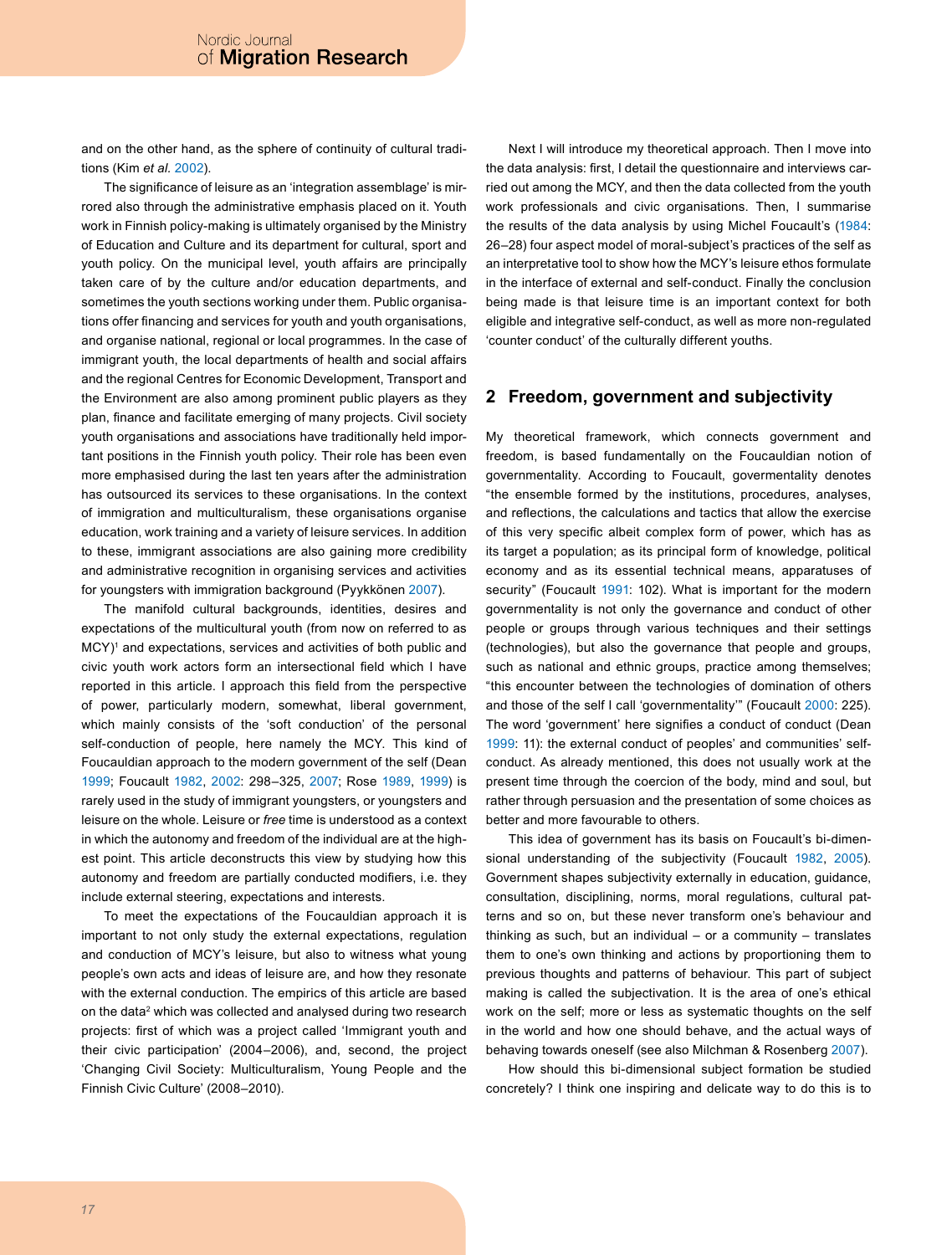apply Foucault's [\(1984](#page-8-5): 26–28) four aspect model of ethics; what should we pay attention to when studying how one makes himself/ herself a moral subject? First, one observes the *ethical substance*. This means studying the guidance and regulations, which make individuals choose a particular part or parts of oneself as the prime material of his/her own moral conduct, that is, external advice and guidance concerning the personal features, which need to be paid special attention. Then, the researcher considers the *mode of subjection,* meaning the way in which the individual establishes one's relation to the rule and recognises oneself as obliged to put it into practice. One can, for instance, start to deliberately work upon one's leisure activities so that he/she would be more active and look more "normal". Third, the study focuses on modes of the *ethical work*, that is, the ways how one thinks and acts upon himself/herself so that he/she controls one's own behaviour in accordance with some given rule. Fourth, the researcher can analyse the objective of this action for both the external forces and the person himself – the *telos* of the practices for becoming a moral subject.

Nikolas Rose [\(1999:](#page-9-6) 68–69) states that people are, above all, governed through and for their freedom in Western regimes of advanced liberalism. By saying this he refers to a particular liberalist way of exercising power, the one which is systematically linked to the freedom of the individual. This means, first , that people are governed exactly through those activities or sphere of activities which seem to include the most, freedom, freedom of: choice, individuality, consumption, free time, networks, civil society and association. The steering of those takes place 'at a distance' (Rose [1999](#page-9-6): 49–50) through persuasion, invoking reason, and organising and funding activities.

People are not governed through just any kind of 'laissez faire' freedom, but a particular kind of responsible autonomy. They must know and recognise how to be free in a convenient manner, otherwise they are not recognised as able to practice their freedom. This means that they need to be governed for freedom, to gain a certain level of self-assertion and self-responsibility for practicing freedom properly. Rose ([2000](#page-9-8): 144) writes that the modern art of government "govern[s] by making people free, yet inextricably linking them to the norms, techniques and values of civility". However, as Mitchell Dean ([2007\)](#page-8-9) notes, the ways of external conduction of people's thinking and behaviour is not necessarily liberal at all, in the case where people do not behave in the way expected and required. The control and discipline of marginalised people and those at risk, have increased in all societies recently, also in those claiming to be the most liberal, and liberal anti-authoritarian governance is paralleled by liberal authoritarianism ([ibid.](#page-8-9): 108-130). People can be harshly governed *for their own freedom*, if they cannot see what is best for them or refuse to act in accordance with the given rules.

Nikolas Rose [\(1999:](#page-9-6) 61–97) writes that it is exactly the double nature of the liberal government of subject, which leaves an open door for the possibility of resistance and doing things differently – or "not being governed quite so much", as Foucault puts it. One must not see the modern government and its technologies as all embracing forms of external steering. There are ways of performing one's subjectivity differently on occasions, which relate to the formation of a free, self-governing subject (Binkley [2009](#page-8-10)). Those are especially present in the spaces and contexts of loose authority and control, like leisure. In the case of MCY, leisure is relatively free from the restrictions of parents, traditions, and the host-society's requirements and norms. Young people form their subjectivities and conduct themselves differently in these contexts, than in the ones controlled by adults.

Next I will turn my attention to the leisure activities of the MCY and their views and desires accompanying them, in order to identify the subjectivation side of both becoming a moral subject of leisure and performing inconsistently to what the expectations and morally eligible leisure ethos would require.

#### **3 The leisure activities of the youngsters**

As described in the introduction, the data exposing the MCY's leisure activities, experiences and expectations was collected though a quantitative survey of the MCY (n=1385) between 13 and 25 years of age, and further interviews of 39 of these young people who replied to this survey. Issues of special interest for the research project's data collection were the characteristics of hobbies and leisure spending customs, things that the MCY identified as important in their leisure, the role of civil society organisations, and political, social and cultural participation. I will not go into detail in describing all the variables in the data, but highlight them as explanatory factors accounting for the internal differences when necessary. Background variables are used to indicate differences between the youngsters according to age, ethnic background, immigration status, citizenship or duration of their stay in Finland.

For most of the youngsters, meeting old friends is the key reason to participate in leisure activities. This seems to be especially important for those who have many friends, and long-lasting and diverse social networks. These youngsters have lived in Finland for their entire life or at least a long time. They are the ones who have been adopted into Finnish families or the ones, whose parents have, or either one of the parents has, immigrated to Finland from a European country to pursue a job or as a result of marriage. Young people who recently immigrated to Finland as refugees or remigrants, are those who seek new friends and friendships through leisure activities. The main obstacles in finding new friends and acquainting with Finnish youth through leisure activities are: language barriers and prejudices, difficulties finding information on the activities, and a lack of money. Both the meeting of old and new friends engage face-to-face interaction, and internet-based communication and hobbies. These can be labelled interactionist and collective reasons serving the social need of the youth. Popular 'individualistic' reasons for practicing and participating in leisure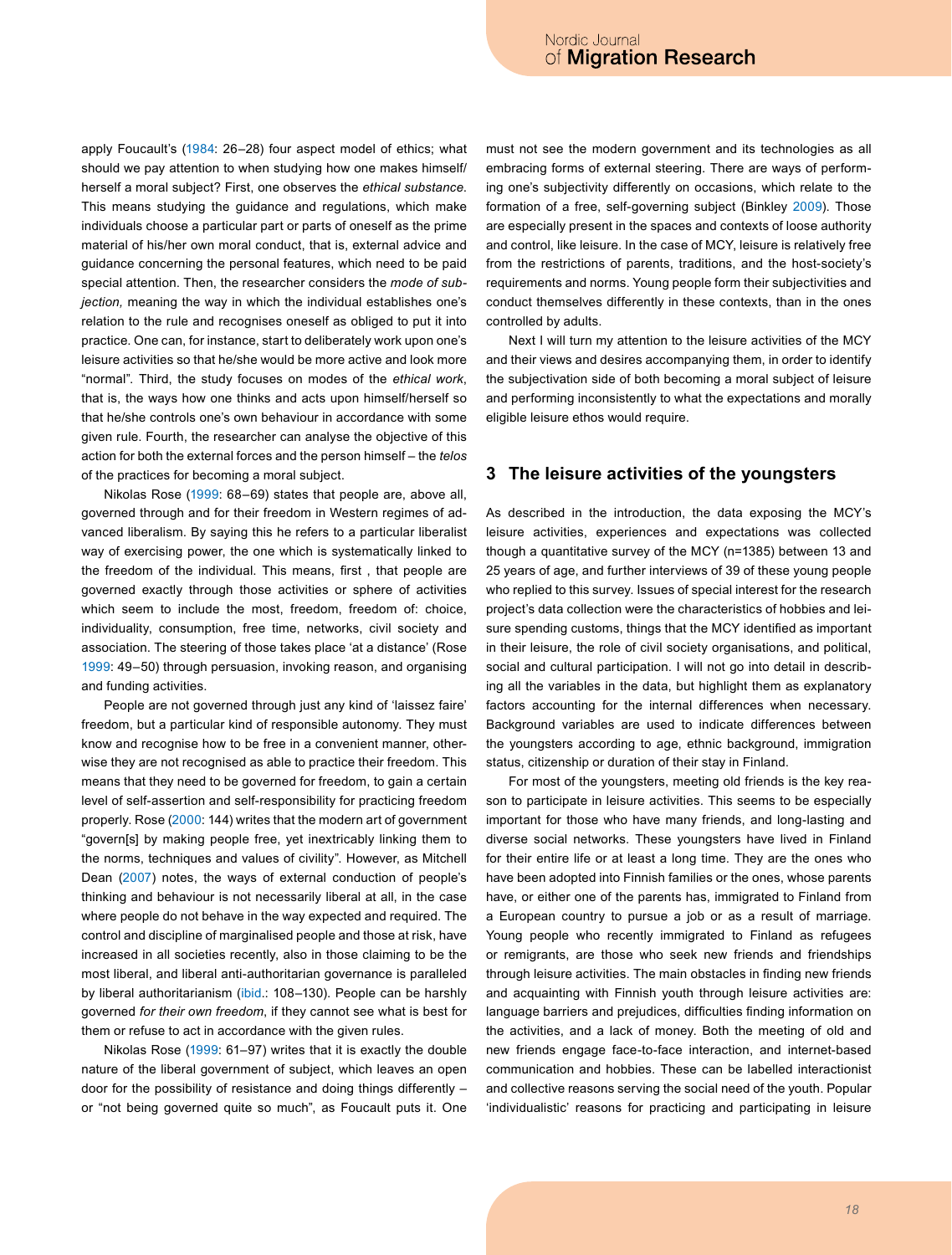activities are happiness, rest, mental and physical well-being, and artistic creativity.

One part of the questionnaire asked the MCY what young people find important and what is less important when they participate in multicultural leisure activities organised by the civic and municipal youth work: 77% said that they participate for personal gain and because the participated activities might be useful in life later on, 75% find fighting racism important, 73% think that nice supervisors are important, 72% want to learn new languages and 71% find 'being with friends' important.

The popular leisure activities are well varied within the data: sports (jogging, floorball, basketball, football and skateboarding), music (listening and playing), reading, watching television, house work, computers and internet, and "hanging out". A clear majority of the youngsters in this study hang out in their leisure most often. This is the case regardless of the youngster's background, but it varies with whom the hanging out is done. Those who have lived in Finland for their entire life or a long time, hang out with Finnish youngsters and in multiethnic groups, but those who have lived in Finland for a short time and immigrated as refugees, hang out in mono-ethnic groups. Hanging out takes place mostly in shopping malls, streets, cafés and school yards.

The questionnaire and interviews also contained questions about MCY's desires and wishes; activities that youngsters wish to participate in if given the possibility. It is striking that although the MCY do not actively take part in civil society organisations, they would like to do so. The MCY would especially like to take part in organisational activities concentrating on environmental, human rights and multicultural issues. Almost 20% of the questionnaire's respondents would like to participate more in collective action related to these themes. Only 8% of the youth are interested in enhancing their participation in organisations devoted to cultural heritage or religious issues.

Analysis of the data reveals that the clearest differences among the young people appear, first, due to the means and reasons of immigrating to the country: the youngsters with the refugee or remigration background were in a remarkably weaker position in participating and accessing organised leisure activities than those who were adopted or whose parents (or one of the parents) have moved to Finland following a job or a spouse. Second, another related clear demarcation can be found from the youth's region of origin. For those who have origins in Africa, the former Soviet Union, the Far-east and the Middle East, the access to organised leisure activities and related networks is clearly harder than to those with European origin. Third, differences arise from the duration of inhabitance in Finland. Those who immigrated to Finland within the last three years do not find their way into organised activities as well as those who have lived there longer, have better Finnish language skills, and have found stable social networks. A fourth difference is witnessed according to gender: girls are more active in their leisure and satisfied with their leisure activities. These differences are summarised in the Table [1.](#page-3-0)

I am not going to examine this table in detail; however, I will highlight two major differences it indicates: first, the table shows that young people with refugee background are less able to participate and access organised individual or group-based sport and artistic activities. Instead, these youth participate more in "ethnic-based" activities, organised by the members of their own ethnic, national or religious groups, and unorganised activities, like hanging out. However, it is worth mentioning, that the youngest with refugee backgrounds actively use youth houses in their leisure. Second, activities organised by the civic and municipal youth workers are most

<span id="page-3-0"></span>*Table 1. Six most common forms of spending leisure time among the MCY classified according to the key background variables (n=1385)[3](#page-8-11)*

| Qualities/ character/<br>context of activities         | Immigration status                 | Region of origin                                            | Duration of<br>inhabitance in Finland | Gender                           | Age (years) |
|--------------------------------------------------------|------------------------------------|-------------------------------------------------------------|---------------------------------------|----------------------------------|-------------|
| Hanging out                                            | All; most common<br>among refugees | All                                                         | $\geq$ 10 years                       | Boys & girls; especially<br>boys | $19 - 22$   |
| Organised sports &<br>sport events                     | Other than refugees                | Middle-, West- and<br>South-Europe                          | $\geq$ 10 years                       | <b>Boys</b>                      | < 18        |
| Artistic activities                                    | Other than refugees                | Middle-, West- and<br>South-Europe                          | $\geq$ 10 years                       | Girls                            | > 20        |
| Youth houses                                           | Refugees                           | East Europe, Middle<br>East                                 | $5-10$ years                          | <b>Both</b>                      | < 15        |
| Student activities                                     | All                                | Africa, Far East                                            | All                                   | Girls                            | > 20        |
| Religion, cultural<br>heritage and<br>multiculturalism | Refugees                           | Africa, East Europe,<br>former Soviet Union,<br>Middle East | $0-10$ years                          | <b>Both</b>                      | > 18        |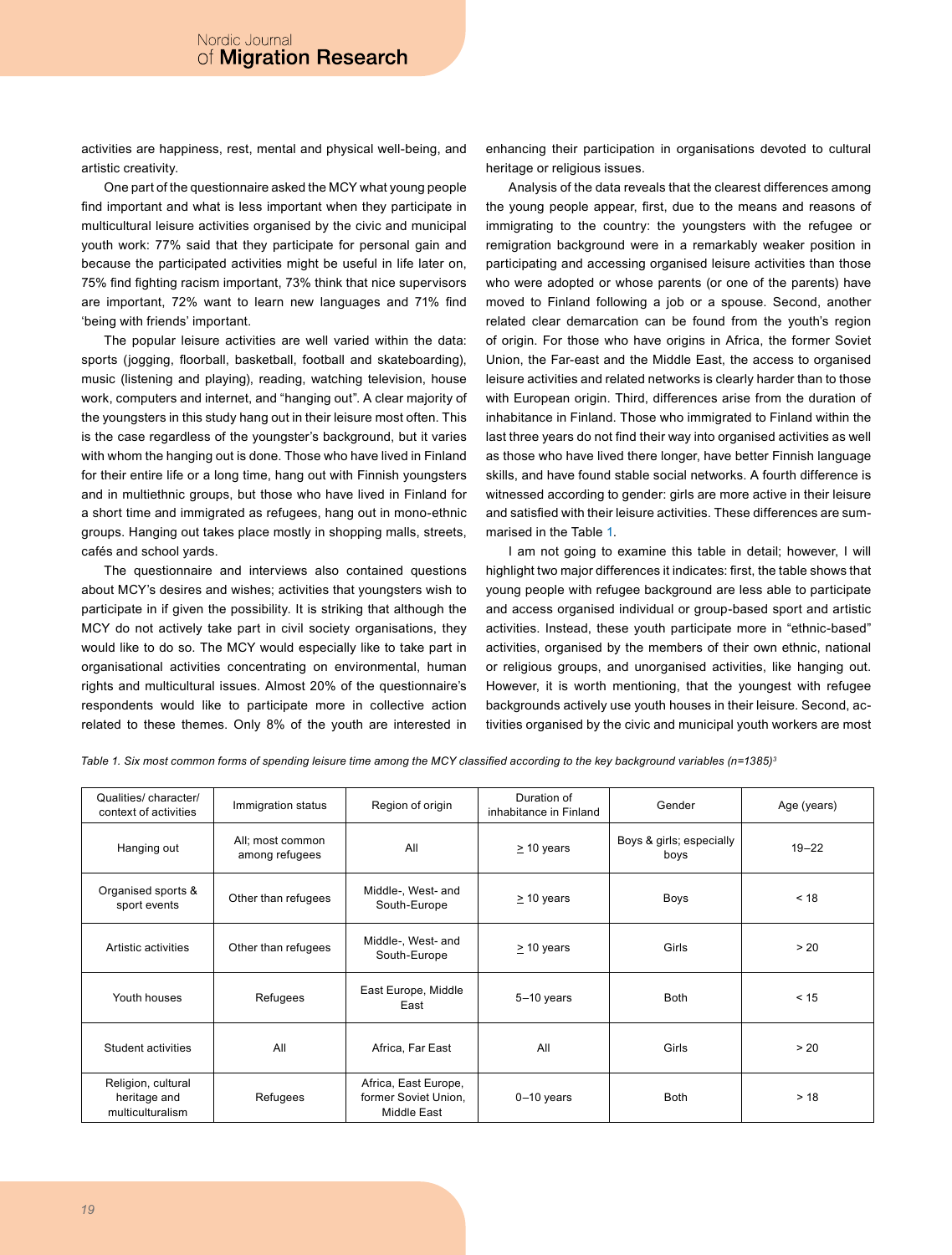easily accessible to the youth who comprehend Finnish language, society, youth work practices and networks, and do not remarkably deviate linguistically, religiously, culturally or by their skin colour from the white Finnish or Swedish speaking majority. I will come back to these results shortly in the conclusions.

## **4 The goals and expectations of municipal and civic youth work**

Both municipal and civic youth work actors think that the most common and "convenient" actions offered for the MCY relate to familiarising and their integration to Finnish society and culture. Other key goals are to increase tolerance among the youngsters and in Finnish society, the rectification of attitudes of both youngsters with Finnish and foreign origin, and the enhancement of interaction and dialogue between youngsters with different ethno-cultural backgrounds*,* that is, the goals of the external conduction of the MCY pertain to reaching the youngsters and becoming able to somehow control their personal qualities and mutual interaction.

How are these goals reached then? The most common actions offered for the MCY – and viewed as convenient for the youngsters – relate to familiarising them with the 'normal' Finnish leisure participation: club and group activities, courses, excursions and journeys, youth camps, youth houses and events such as concerts, discos and sports. The main methods that municipal and civic youth actors use to reach the MCY is to advertise the activities they offer through web-pages, email and social media, brochures, personal contacts and bulletins through schools. The municipalities and organisations favour normal ways of communication when disseminating information about their activities and universalistic policy-principle in general. Only very few municipalities and organisations use special forms of information dissemination to invite the multicultural youth to their programmes or special activities, aligning with ideas of 'particularistic policy-making'.[4](#page-8-12) Actually, almost 70% of the municipal actors think that there should not be special activities for the multicultural youth. Less than 10% of the civic actors have organised special attractions, information sharing or other activities for them. Although the municipal youth workers and the civic organisations have noticed that this kind of universalistic approach is not very successful in integrating immigrants into their activities, they are not willing to change their orientation, because of the fear that special activities for some groups would cause inequality for others.

Civic youth organisations and municipal youth workers think that what attract the MCY to their activities are contacts, friends and meaningful activities – exactly those, which youth also value as the most important attractions. However, youth's desires do not meet with the desires of civic youth organisations and municipal youth workers, because of the lack of knowledge dissemination. The activities they organise poorly reach MCY, especially those,

who have lived in Finland just for a short time and have immigrated as refugees from outside Europe. What is ironic is that these are exactly the youngsters that civic and municipal youth workers see as the most challenging group and the ones, who especially need to be integrated into their actions.

Role models hold a great significance in alluring youths to 'good leisure activities'. Young, well integrated immigrants, who have a wide range of good leisure activities, such as sports, educational and artistic hobbies, often appear in the media, professional magazines of social and cultural sectors, youth magazines, and speak in schools and youth events. The purpose of their wide-range public appearance is to disseminate the message among the MCY that when they try hard and are active, they can succeed. The statement by the refugee woman of the year 2009, Fatbardhe Hetemaj, solidifies this orientation well, by exclaiming "Get a grip on yourselves immigrant youths!" in the cover of the youth theme-issue of the magazine *Pari & perhe* (Couple & Family), which is the magazine of the Family Federation of Finland.

Analysis of the opinions and attitudes given by the civic and municipal youth workers reveals that they identify the qualities and attitudes of the youths or their parents as the most problematic barrier to integrating them into the organised youth work and its goals. Almost 50% of the civic organisations and 60% of the municipal youth actors think that the youths' cleave to their own cultural groups which makes the multicultural youth work difficult, and 50% of both of them think that the parents of immigrant youths look negatively at youth work, due to cultural reasons. Youths' ignorance towards youth work and lack of Finnish civic skills are also seen as major obstacles to increasing participation and activeness in Finnish society.

The expectations of the civic and municipal actors follow the present Finnish policy programmes on activation, youth, immigration and civil society policies (Opetusministeriö 2006; Sosiaali- ja terveysministeriö 1999; Valtioneuvosto [2006\)](#page-9-9), as the hope is to influence young people's orientations, attitudes and qualities insomuch that they would practice 'reasonable hobbies' in their leisure, participate in the civic organisations and manifest accepted political activeness. However, these expectations do not really match the leisure activities, hopes and desires of the youth, because the young people do not participate in traditional politics or youth organisations, and they are not very interested in doing so even if provided with better possibilities.

There is a clear normalising aspect in the expectations and directions, but not in the strict controlling and disciplining sense, the historical descending of which, for instance, Michel Foucault [\(1975\)](#page-8-5) conceptualises in his book *Discipline and Punish* and his works on psychiatry and justice (Foucault [2003](#page-8-13), [2006\)](#page-8-14), but in this sense and through technologies of freedom, education, capacity-building, advising and role model construction; aspects of normalising through and for freedom are made evident. The intention is to bring the aspects of spiritual growth towards free and integrated citizenship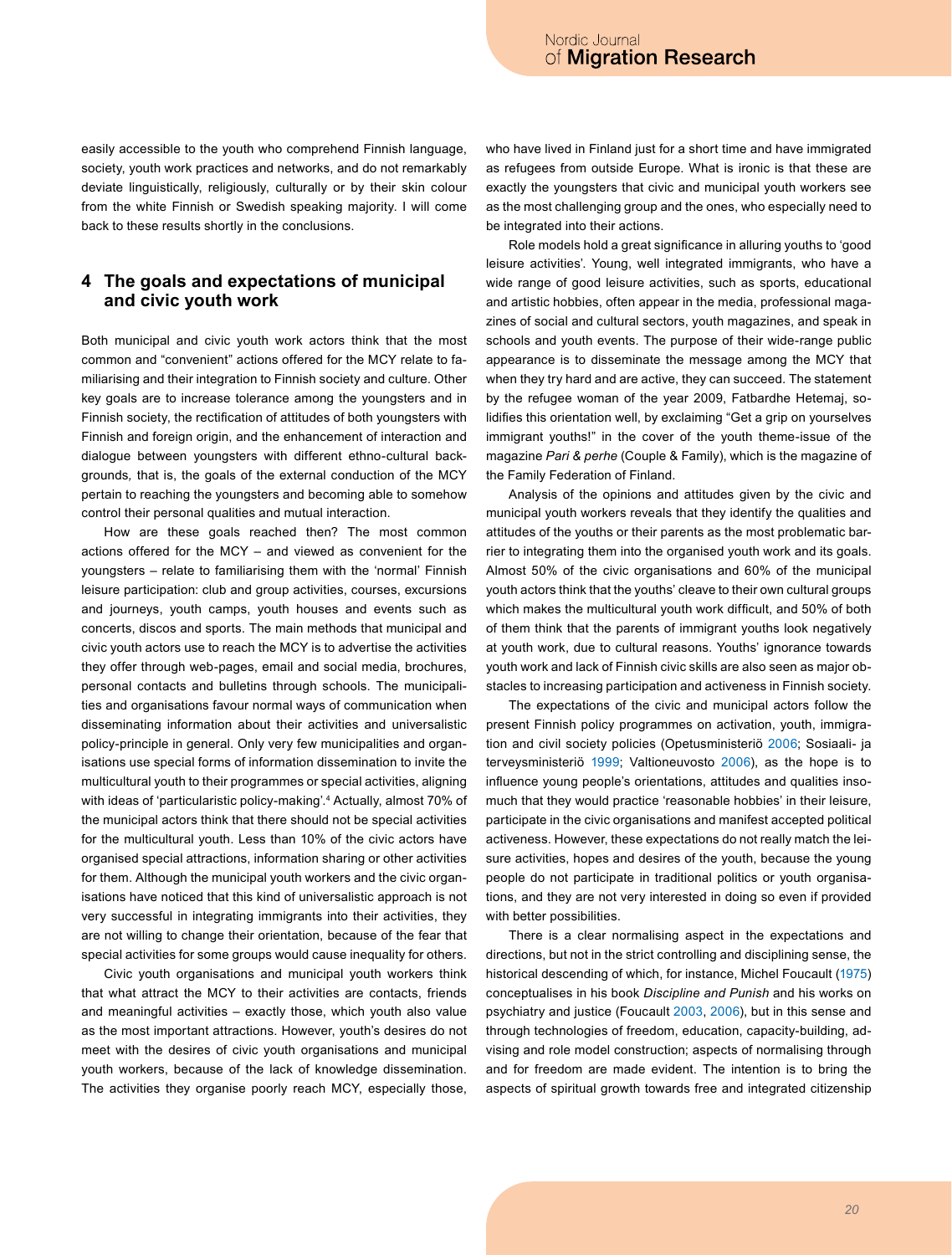into most personal realms of the everyday life of the MCY – their private leisure.

## **5 Four aspects of becoming a 'moral leisure subject'**

The two-sided empirical results depicted above can be drawn together by using the four aspect model of becoming a 'moral leisure subject' (cf. Foucault [1985:](#page-8-15) 26–28)<sup>5</sup>. The moral requirements for the MCY's leisure subjectivities are mainly due to their passiveness, ignorance, sociality, foreignness and 'strangerness'. The following analysis is realised by comparing the expectations of the civic and municipal youth work organisers and the youth's own orientations.

According to the data collected from the civic and municipal youth workers, the determination of the *ethical substance* – that is, the way in which an individual has to constitute this or that part of himself/herself as the prime material for moral conduct (Foucault [1985:](#page-8-15) 26) – links most clearly to activeness or passiveness. Due to the municipal and civic data, MCY need to work upon himself/herself to be active and to avoid passiveness in their leisure. A young person who wants to spend his/her leisure in accordance with the ethos of 'good leisure', has to carefully think of his/her leisure activities and continue to practice this introspection during leisure and show the activeness, not only to oneself, but to the outsiders as well, especially to the 'shepherds' of youth work. Activeness means that one seeks meaningful and socially and self-developmentally 'orthodox' activities and is active in finding contacts and contexts for leisure. Socially good activities are those that promote both integration to the new host country (media, arts, languages, sports in Finnish clubs, etc.) and its social networks (finding friends and useful contacts for their 'career development'), but also to the family and kin of the young people. Activeness also means that a young person has to be able to recognise and debar from 'bad' or 'unhealthy' activities. Requirements concerning ethical substance do not come only from the Finnish youth workers or teachers, but many times from the young people's parents, who often promote educative leisure activities. The similar pattern holds true with other substances: one is expected to work upon his/her thoughts, existence and activities to avoid ignorance, to be civil and healthy, and to be socially and culturally integrated enough, at least to comprehend a certain level of Finnish language. Without some comprehension of Finnish language he/she is not able to properly learn the necessary information about the organised leisure activities, and ends up in 'miserable leisure'. The success of this *ethos* of activeness, avoidance of 'bad activities' and the notion that 'everything depends on yourself' can be clearly observed from most of the interviews (n= 39) of MCY (see below modes of subjection and ethical work).

All these forms of ethical substances for multicultural youth work indicate the moral regulations. Being self-responsible, active and not passive or ignorant, being healthy, socially and culturally integrated are all key moral regulations of today's good citizenship in Finland (Saastamoinen [2010](#page-9-10)). If one is able to match his/her modes of ethical substance with these moral regulations of citizen(ship), then the liberal government works towards him/her through 'soft techniques', such as encouragement, support and guidance, or, at its best, it does not have to interfere in the lives and activities of these subjects at all (Cruikshank [1999:](#page-8-17) 8; Rose [1999](#page-9-6): 84). But if the modes of ethical substances of particular subjects do not match the moral regulation, one is at risk of exclusion and becomes most probably a target for more disciplined forms of external conduction (Cruikshank [1999:](#page-8-17) 2; Dean [2007,](#page-8-9) 108–129).

The *modes of subjection*, which can be observed from the interviews and survey answers of the MCY, relate strongly to the expectations of the youth workers, which conceal the modes of ethical substance. Most of the MCY under study highlight the importance of being active in seeking meaningful leisure activities. Those who have multiple leisure activities and wide social networks, emphasise that these were a result of their own activeness.

It depends on the person. When I started playing floor ball, I did not know anyone from there. And I got along with everyone well there. I mean, it practically depends on yourself. If you just withdraw from social contacts, you cannot survive. So it depends a lot on how much you talk and participate in the making of teams and so on. (23 years old Swedish-Finnish girl, translated by MP)

This leads one to interpret that passiveness in organised activities by those with refugee backgrounds might be seen as personal failure in the eyes of the more active youngsters and youth workers. Other modes of subjection presented in the MCY data also relate to personal activeness. In line with the administrative and youth workers' inspired expectations, the MCY see learning a necessary level of Finnish language and basic civic knowledge as skills important for themselves, so that they can achieve as full competence as possible in the leisure fields, achieve friendships, find good hobbies and social networks.

Well, first of all you have to know where you could find friends. I guess that it is really difficult to find good friends from bars or pubs. But, for instance, from summer jobs you can find them or indeed from hobbies. I still am in contact with many ice skaters. We say hello, chat and sms. You find meaningful contacts from different hobbies. (18 years old Iranian girl, translated by MP)

The depiction of the level and content of *ethical work* somewhat repeats the above: the modes of subjection are exactly the ways in which the clear majority of the young people try to bring their self-conduct into compliance with the 'rules' and 'norms' given by the youth workers, school and their parents to influence their own behaviour so that it is possible for them to view themselves as ethical subjects. As seen from the interview quotations above, MCY want to be active in their leisure and try to achieve social relations,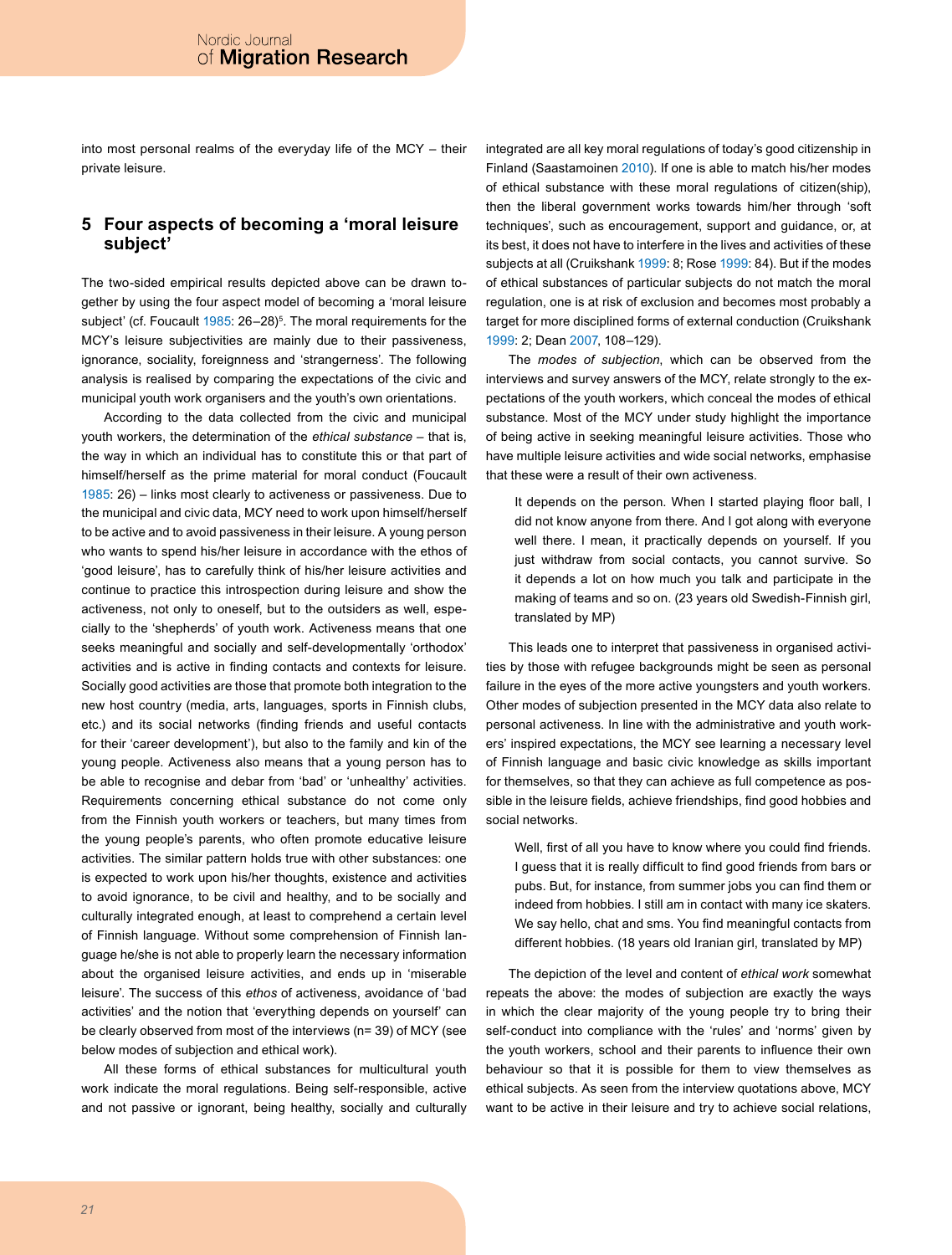also without too many cultural barriers. Indeed in practice, 'ethical work' is implemented through participation in activities organised by municipal and civic youth workers, and for instance, the practice of physical conditioning, artistic skills and Finnish language skills.

Popular hanging out is of course part of young people's ethical work. However, in the light of the expectations of youth workers and parents, it can be viewed also as a 'counter' or 'alternative' mode of subjection. Hanging out is not something in which MCY take their self-conduct into compliance – at least not directly – with the rules, norms, and moral justifications, but in some manner create a new context with unique norms and rules, inspired by the world of youths themselves, but often also markets activities, since hanging out usually takes place in commercialised spaces. Interviews with the MCY reveal their approach to hanging out as very rational and they often itemise its normality and moral features and sides:

Hanging out is really important. It is interaction and time spending and it is nice when you get to know different people and their thinking a little. And you get a chance to live your ideas… all the humour and such. It is a small community in a way. It is very important for the personal development. (25-year-old German-Finnish girl, translated by MP)

When we hang out we play together and spend time together. Sometimes we go out to eat together and… well such that we spend time together. Normally, in a normal way. (19-year-old Korean-jordanian girl, translated by MP)

The leisure action is not moral only in itself and its own particularity, but because it relates to the behavioural ensemble, the ensemble of being active and a self-responsible citizen subject, which does not mean only a good result for the sake of the societal entity (the vitality, well-being and productivity of the population), but simultaneously for personal success and well-being. This *telos* of the moral leisure subject is evident in both the data sets. The civic and municipal youth work actors see certain kinds of leisure activities, such as sports, creative hobbies, campaigns and youth exchange programs, as appropriate because they serve the subjectivity-related goals of integration, youth and activation policies – development of youths' language skills, social participation, social and political influencing, and forming active labour market actors. In a similar manner almost two thirds of the MCYs said that they view leisure activities as important, because they benefit their future in the educational, labour and other markets.

# **6 Conformity with deviations**

Foucauldian governmentality approach and the bi-dimensional understanding of subjectivity are foundational in what Rose [\(1999:](#page-9-6) 170, 188) calls ethico-politics. It is concerned with how individuals – and groups and communities – understand themselves, conduct their existence and shape, for instance, their values, beliefs and moralities in order to be active and responsible citizens. "Ethicopolitics concerns itself with the self-techniques necessary for the responsible self-government and relationship between one's obligation to oneself and one's obligations to others" ([ibid.](#page-9-6): 188). The core of ethico-politics lies in the problematics of how one should shape oneself in accordance with the external expectations and how much in accordance with one's own inner wills and desires.

According to the above perspective the leisure of MCY is a context of ethico-politics par excellence. What these young people do, according to the survey and interviews, is exactly that they proportion their subjectivity and behaviour to external expectations, and often more or less directly apply external *ethos* suggestions. The data collected among the MCY indicates that they mainly appreciate convenient and conformist types of leisure subjectivities and activities. Similar to the external expectations, the ideal young multicultural leisure subject is active, social and socially and culturally integrated. He/she knows what to do, where to find organised activities, has enough money, has social networks and friends with whom to be active, and has a certain level of language comprehension. This 'normality' is not, however, open for all MCY. Those with refugee backgrounds who are culturally and religiously most different from the majority are the 'drop outs' – or at least possible drop outs – of this leisure 'dispositive'. [6](#page-8-18) The ones for whom the organised Finnish leisure activities are poorly accessible, are also the ones who favour hanging out the most.

As Foucault [\(1982](#page-8-1), [2008](#page-8-19), [2000:](#page-8-7) 303–320) and several Foucauldians (Binkley [2009](#page-8-10); Haman [2009](#page-9-11); Rose [1999;](#page-9-6) Thompson [2003](#page-9-12)) have noticed, the advanced liberal governance, which is based mostly on the freedom and self-responsibility of the citizens, always leaves an open door for the collective or personal 'counter-conducts' and occasions of 'not being governed quite so much'. However, this does not mean that the permissive nature of liberal governance explains all unexpected or subversive behaviour of people in general or in this case of the MCY. Although liberalism and its emphasis on responsible freedom, are indeed very powerful in the *ethos* discourses of today's western societies, they are not all encompassing for people's personal self-conduct, which can get inspiration also from cultural, national, communal, lingual, age-related, gendered, class-related, religious, political, and peer groups' sources and reasoning. This is often the case among the MCY.

As always in government, the lives and leisure activities of the young people are not completely in line with the expectations and directions of youth work's more or less liberal governing of ethos. In addition to the expected modes of subjection, many youngsters favour activities or, should it be said, 'passivities', which are not favoured in the '*ethos* manuscripts' of the experts and 'shepherds'. Examples of this are the popularity of hanging out and the relatively nondetermined appreciation of cultural hybridity. From the Foucauldian perspective, hanging out is the most powerful form of resistance, because it is a context which includes the less acknowledged and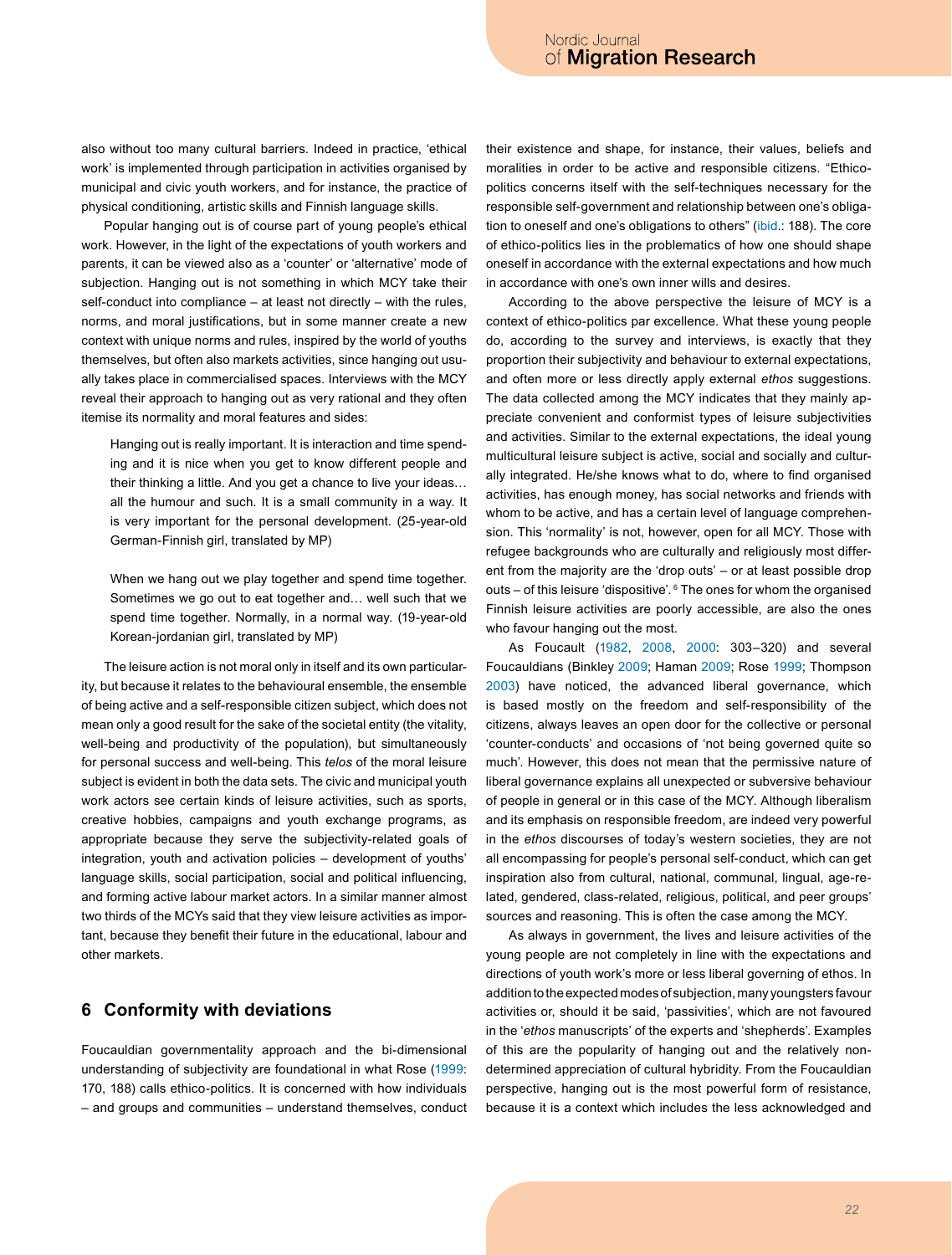direct conduct of the youths' beings, acts, thoughts, speech and so on. The subjectivation while hanging out is relatively uncompelled from the valuations of the adults and institutions aiming at the care and education of youth. From the perspective of the youth workers, this is a dubious form of leisure, because it is unforeseeable and difficult to successfully guide softly. It does not take place in the space which is governable in accordance with some teleological ideas and technologies, like music teaching or sports coaching, for instance. From the point of view of functional governance, the youngster just hanging out in his/her leisure is what Foucault [\(1988:](#page-8-20) 125–151) would label as a 'dangerous individual', because he/she is silent about his/her subjectivity, and does not reveal enough about himself/herself in terms of his/her subjection to the moral codes and thus does not necessarily "play along any given rules".

Whole-hearted appreciation for cultural differences and hybridity are topics that are broached in the interviews of the youngsters. Interviewed youngsters look for ethno-culturally diverse leisure groups and settings, and seriously question the ideology of nationality or mono-ethnicity in their stories about leisure (cf*.* Harinen & Ronkainen 2010). When MCY meet people with different ethno-cultural backgrounds, they negotiate with their families and communities over traditions in attempts to cope with assimilation pressures coming from the majority and its institutions, and as a result create something new, fresh and unexpected. However, the studied data reveals that this normality of cultural hybridity is not accessible for all. Although youngsters with refugee backgrounds, coming from the Middle- and Far-East and Africa, prefer to spend their leisure in hybrid and multicultural groups, they rarely find their ways into them. And even if active cosmopolites claim that they highly respect cultural differences and that nationally based or ethno-cultural features do not bear great significance on their identities, network formation, friendships and leisure activities, their concrete activities and networks are actually very much in line with the ideals of socio-cultural integration, or sometimes even assimilation. They are the ones who have lived in Finland for a long time (or their entire life), are culturally integrated, speak Finnish as their first language, are well educated and have established social networks, that is, they are the ones that youth workers try to construct as ideal for integrated MCYs.

Youngsters' adaptable leisure actions and forms of leisure subjectivity often tell about the conscious rational choices for wanting to gain acceptance, recognition and – defined by the external powers – meaningful activities and forms of leisure existence. The resisting actions and modes of *ethos* work – mainly hanging out or promotion of cultural hybridisations – are often more unconscious and are not based on 'rational choices' in the sense, that rational choice refers to a premeditated choice for one's best interest. These choices are based on doing what feels good or right or 'natural' as some of the interviewed MCY articulated. However, striving for culturally hybrid social networks and subjectivities are sometimes conscious, and the youngsters claim that they resist monoculturalism this way.

Some youngsters also consciously hang out in the streets, cafés and bars instead of practicing leisure activities, even though these would raise their activeness in the eyes of the youth work 'shepherds'. There is also the possibility that adaptable leisure actions can be more or less unconscious, especially when they take place through following peers and role models.

Whether conscious or unconscious, rational or 'irrational', both sets of actions, and their external conduction, can be approached through the liberal matrix of government and freedom. Adaptable actions are examples of actions and improvements to oneself along the lines of being free in a self-responsible and active manner. 'Counter-conduct' and related forms of subjectivation are aspects that the 'unclosing character' (Binkley [2009](#page-8-10)) of the liberal government of freedom enables; they are allowed, especially because they take place within *personal* leisure time. However, these actions and forms of subjectivation are not necessarily in line with the liberalist ideas of self-governing and actually often stem from rather nonliberal ideas like ethnic or age-related collectivity. Official youth work does not applaud these modes of leisure existence, although they are allowed. From the perspective of 'not being governed quite so much' these activities and modes entail the most uncontrolled levels of freedom and possibilities for creating autonomous forms of doing and being.

**Miikka Pyykkönen** is a senior lecturer in Master's programme in cultural policy at the University of Jyväskylä. He is specialised in politics of cultural diversity and multiculturalism, civil society and Foucauldian methodology and analytics of power. His recent publications have, for instance, dealt with transformations of cultural policy, theoretical conception of civil society, historical governance of the Roma and Sami in Finland and immigrant associations in Finland.

#### **Notes**

<span id="page-7-0"></span>1. One justification for this term is found in the research projects' background for this article which highlights the cultural diversity of the lives of youth, who have multi- or bi-cultural backgrounds, and challenge the often used and taken for granted category of immigrant youngster, which is also given to those who do not have an immigrant background themselves, but are the children of immigrated parents (second generation immigrants). Another purpose of this term is to challenge the binary categories of Finnish/immigrant, majority/minority and so on, and show that there are a lot of multicultural features, qualities and influences in the lives of the youngsters, who are often considered as mono-ethnic/-cultural, Finnish, Kurds, Swedish, Russians and so on (see e.g. Harinen 2005; Honkasalo et al. [2007a](#page-9-13); Honkasalo et al. [2007b;](#page-9-14) Harinen et al. 2009.) In Spring 2005, when the sample for the quantitative part of the first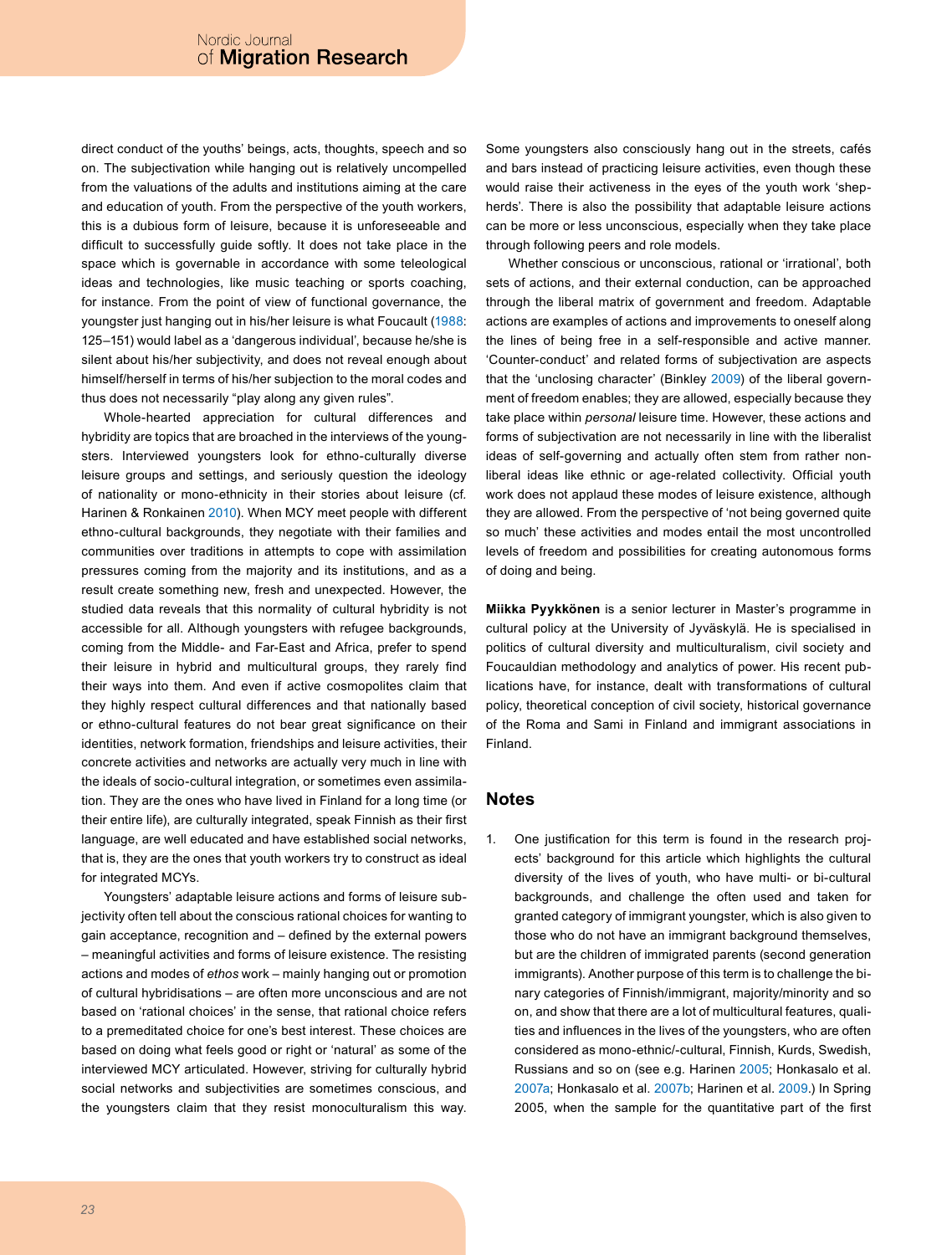research project was decided, there were 24,500 youngsters from 13–25 years of age and with foreign or multicultural family backgrounds living in Finland. In addition to nationally Finnish, the most common nationalities were Russian (17%), Estonian (9%), Somali (4%), Swedish (3%) and Iraqi (3%). This information for the research project was collected from the Population Register Centre.

- <span id="page-8-4"></span>2. The data used was formulated from (1) a survey of the MCY (n=1385) between the years 13–25 of age, (2) interviews with the MCY (n=39), (3) a survey of the municipal youth work officials (n=226), (4) individual and group interviews with the municipal youth work officials (n=42), and a survey of the central, regional and local youth work civil society organisations (n=146). The data was collected during the above mentioned two research projects.
- <span id="page-8-11"></span>3. The commonality in the mentioned activity characters and contexts is represented through incorporation and elaboration of the variety in given responses. Thus the expression of the respondents per character is difficult to formulate very precisely.
- <span id="page-8-12"></span>4. Particularistic policy refers to the special practices of the groups in weaker social or cultural positions, which try to enhance their possibilities to participate, access services and implement their cultural rights.
- <span id="page-8-16"></span>5. When applying Foucault's model to the analysis of the present, one has to bear in mind, that it is constructed due to the analysis of ethos and practices of the self in Antique. Thus, the quality of actual practices and thoughts, which the elements of the model signify vary remarkably, although the form of procedure could be understood as transferable to the modern times.
- <span id="page-8-18"></span>6. "What I'm trying to pick out with this term is, first, a thoroughly heterogeneous ensemble consisting of discourses, institutions, architectural forms, regulatory decisions, laws, administrative measures, scientific statements, philosophical, moral and philanthropic propositions in short, the said as much as the unsaid. Such are the elements of the dispositif. The dispositif itself is the system of relations that can be established between these elements." (Foucault 1980: 194)

#### **References**

<span id="page-8-10"></span>*Binkley, Sam 2009, 'The work of neoliberal governmentality: temporality and ethical substance in the tale of two dads', Foucault Studies, vol. 6, pp. 60–78.*

- <span id="page-8-17"></span>*Cruikshank Barbara 1999, The will to empower. Democratic citizens and other subjects, Cornell University Press, Itacha & London.*
- <span id="page-8-0"></span>*Dean, Mitchell 1999, Governmentality. Power and rule in modern society, Sage, London.*
- <span id="page-8-9"></span>*Dean, Mitchell 2007, Governing societies: political perspectives on domestic and international rule, Open University Press, Berkshire.*
- <span id="page-8-5"></span>*Foucault, Michel 1975, Discipline and punish: the birth of the prison. Transl. Alan Sheridan, Random House, New York.*
- *Foucault, Michel 1980, 'The confession of the flesh, interview 1977', in Power/Knowledge Selected Interviews and Other Writings, ed. Colin Gordon, Transl. Colin Gordon et al. The Harvester Press, Brighton, pp. 194–228*
- <span id="page-8-1"></span>*Foucault, Michel 1982, 'The subject and power. Afterword', in Michel Foucault: Beyond Structuralism and Hermeneutics, Hubert L. Dreyfus & Paul Rabinow, Brighton, Harvester Press, pp. 208–226.*
- <span id="page-8-15"></span>*Foucault, Michel 1985, The history of sexuality vol. 2: The use of pleasure. Transl. Robert Hurley. Penguin, London.*
- <span id="page-8-20"></span>*Foucault, Michel 1988, Politics, philosophy, culture. Interviews and other writings 1977–1984. ed. Lawrence D. Kritzman, transl. Alan Sheridan et al. Routledge, New York.*
- <span id="page-8-6"></span>*Foucault, Michel 1991, 'Governmentality', in Graham Burchell et al. (eds) The Foucault effect. Studies in governmentality. Transl. Rosi Braidotti. Harvester Wheatsheaf, London & Hemel Hempstead, pp. 87–104.*
- <span id="page-8-7"></span>*Foucault, Michel 2000, Ethics. Essential works of Foucault 1954– 1984. volume 1. ed. Paul Rabinow, transl. Robert Hurley et al., Benguin, London.*
- <span id="page-8-2"></span>*Foucault, Michel 2002, Power. Essential works of Foucault 1954- 1984. volume 3. ed. James D. Faubion, transl. Robert Hurley et al., Benguin, London.*
- <span id="page-8-13"></span>*Foucault, Michel 2003, Abnormal. Lectures at the Collège de France 1974–75. ed. Arnold I. Davidson, transl. Graham Burchell. Picador, New York.*
- <span id="page-8-8"></span>*Foucault, Michel 2005, Hermeneutics of the subject. Lectures at the Collège de France 1981–82. ed. Arnold I. Davidson, transl. Graham Burchell. Picador, New York.*
- <span id="page-8-14"></span>*Foucault, Michel 2006, Psychiatric power. Lectures at the Collège de France 1973–74. ed. Arnold I. Davidson, transl. Graham Burchell. Palgrave Macmillan, New York.*
- <span id="page-8-3"></span>*Foucault, Michel 2007, Security, territory, population: Lectures at the Collège de France 1977-78, ed. Michel senellart, transl. Graham Burchell. Palgrave Macmillan, New York.*
- <span id="page-8-19"></span>*Foucault, Michel 2008, The birth of biopolitics. Lectures at the Collège de France 1978–79, ed. Arnold I. Davidson, transl. Graham Burchell. Palgrave Macmillan, New York.*